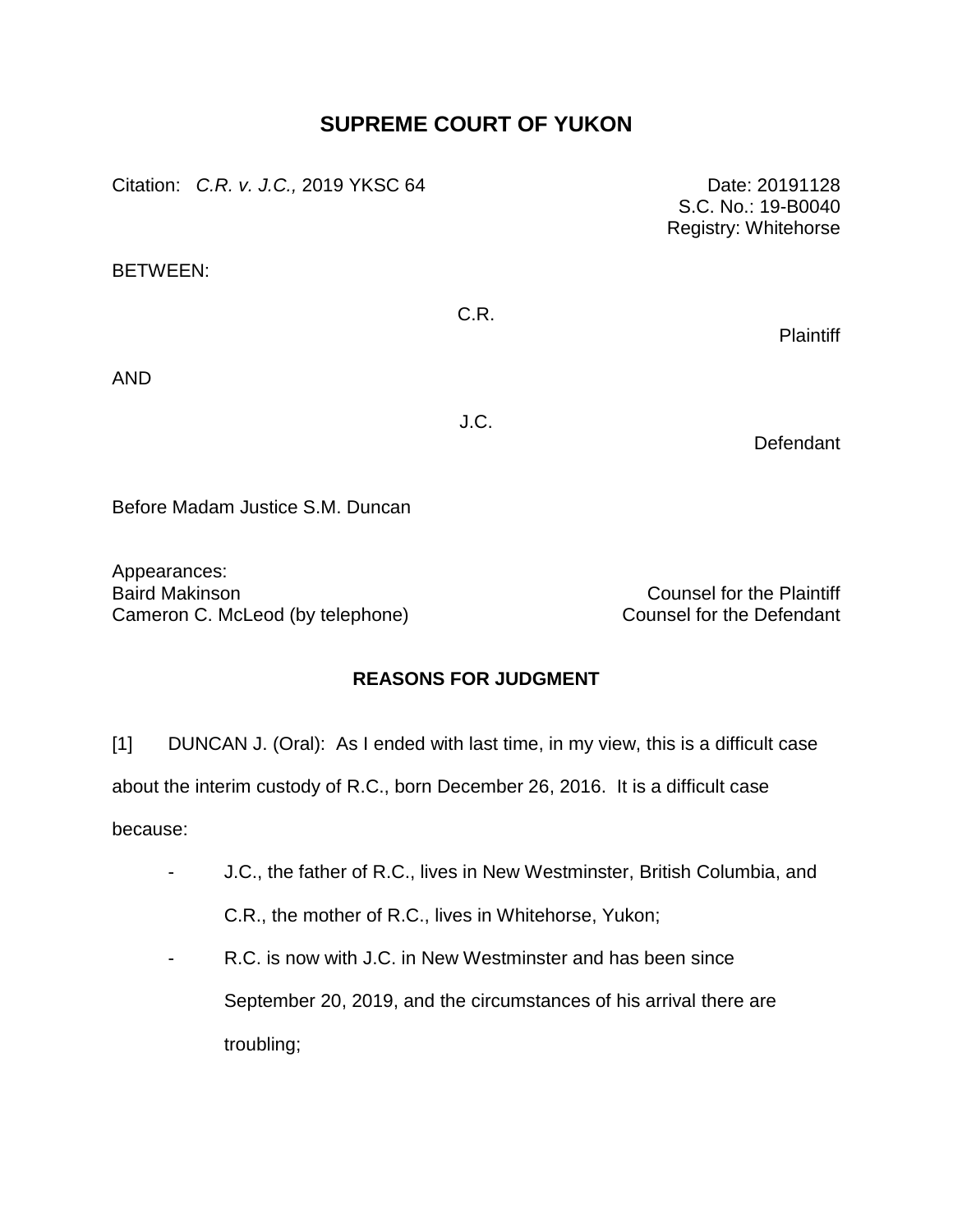- C.R. is addressing some significant mental health issues and has only recently started on a healing path; and finally,
- There is significant hostility and animosity between C.R. and at least two of her aunts and her grandmother.

[2] I will first review the background facts and then review the applicable legal principles and finally, apply them to the facts of this case.

### **Background**

[3] In 2016, J.C. and C.R. began living together, first, in Surrey, British Columbia, and then in Whitehorse, where R.C. was born.

[4] In October 2017, J.C. lost his job in the Yukon and decided to move back to British Columbia, where he now lives in New Westminster.

[5] C.R. was the primary caregiver from October 2017 to the end of January 2019 (17 months) and she also says she was the primary caregiver from R.C.'s birth to October 2017, as J.C. did not take much interest in R.C. even while he was living in Whitehorse. This evidence is not contradicted by J.C.

[6] C.R.'s evidence showed that she developed a good routine in caring for R.C. during the first couple of years. She also had the support of her mother and sister, as well as some friends. She began working at a local business in August 2018 and arrangements were made for R.C. to attend daycare. It appeared that things were going relatively well during this time. Throughout this period, J.C. showed little interest in R.C., although he did make some support payments and his mother did pay for C.R. and R.C. to come to B.C. for visits several times.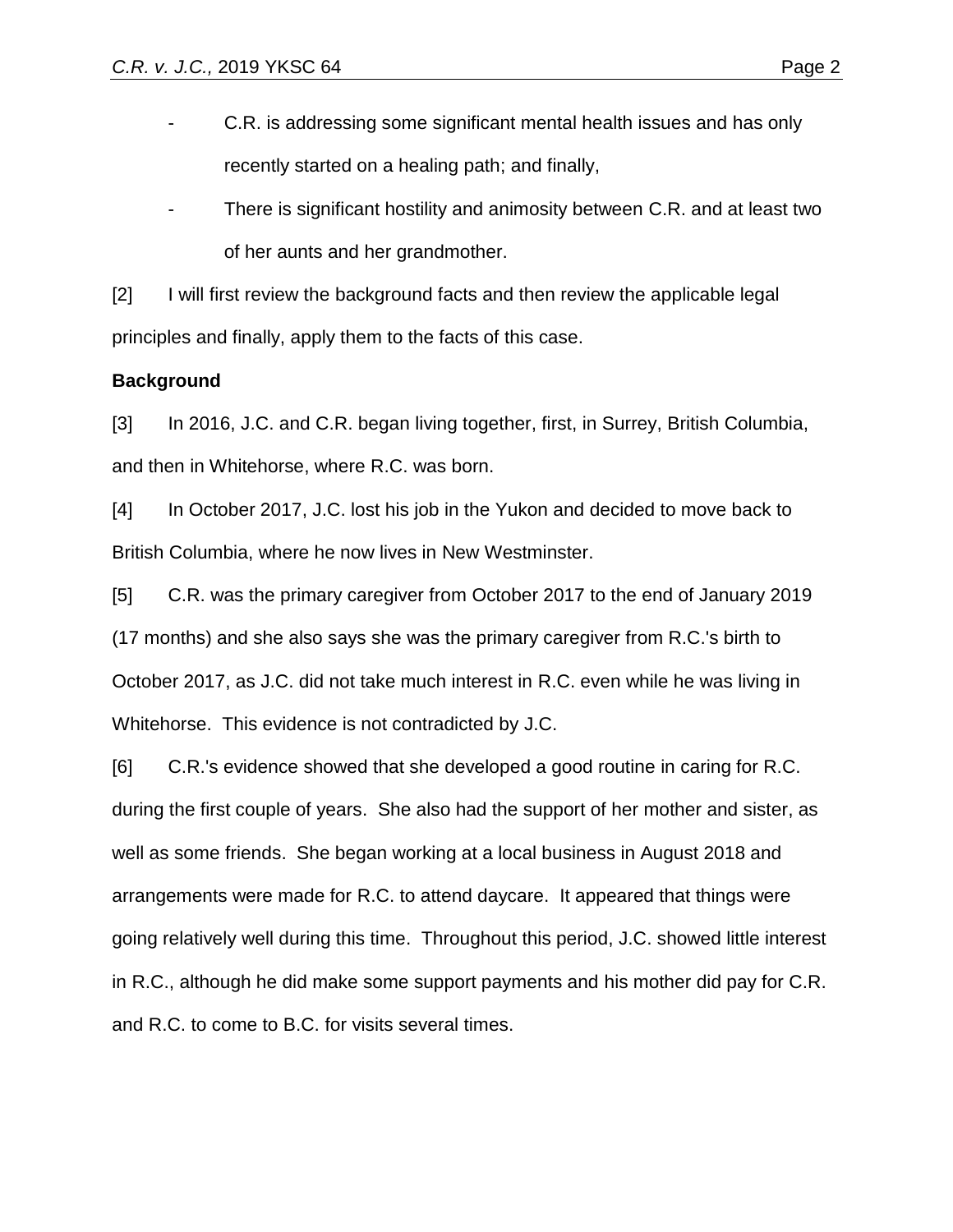[7] At the end of November 2018, C.R.'s mother and sister moved to Edmonton. C.R. attributes the loss of that support, both emotional and extra childcare, in part to the beginning of her mental health breakdown. She took a mental health leave of absence from work in December 2018. The mental breakdown culminated in C.R.'s suicide attempt in late January 2019 and a 10-day voluntary stay in a hospital after that. Relatives cared for R.C. while C.R. was in the hospital.

[8] When C.R. came home in early February, she resumed care of R.C. until March 2019.

[9] On March 23, C.R. was feeling overwhelmed and asked her sister K.S. to babysit R.C. for a day. When C.R. did not return by that evening, K.S. gave R.C. to their aunt C.S. C.R. was informed of this.

[10] According to Family and Children's Services, by March 25, C.R. had not yet returned and this prompted her aunt W.K., who was by then taking care of R.C., to call Family and Children's Services.

[11] Family and Children's Services met with C.R. and W.K. on March 26. At that time, C.R. admitted that she was drinking alcohol once or twice a week, using cannabis regularly, and had used half a gram of cocaine in the past two weeks. She also admitted she was sleeping in and having a hard time getting up and parenting.

[12] An Extended Family Care Agreement with C.R.'s agreement was then entered into with W.K. in April. W.K. has four children of her own and was unable to cope with caring for R.C. as well, so she ended the Agreement at the end of April.

[13] Another six-month Extended Family Care Agreement was entered into with C.H., another aunt, beginning in April. By September, C.H., who also has children of her own,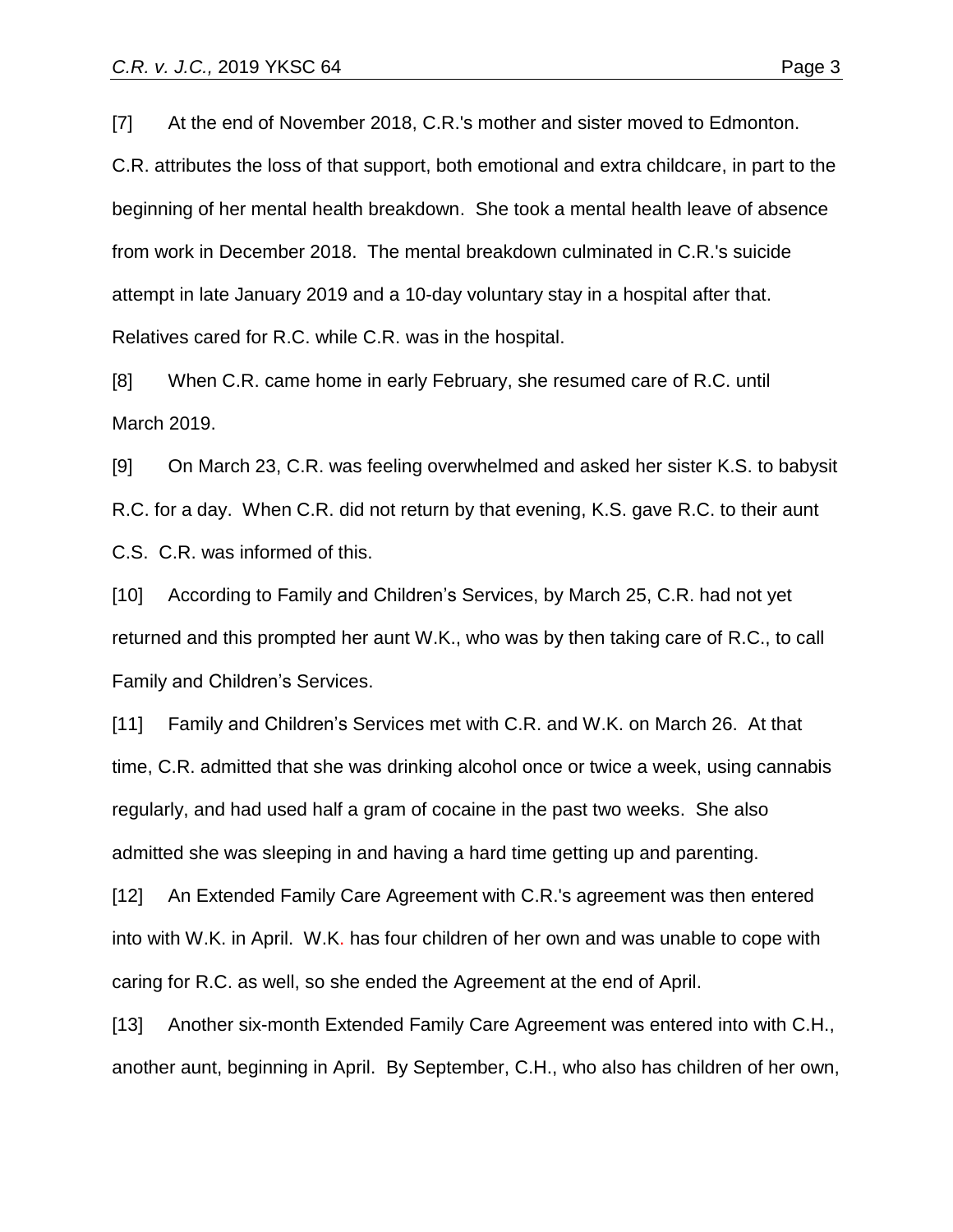advised Family and Children's Services that she would be unable to renew the agreement beyond the six-month period which ended in October 2019.

[14] This was a second time that Family and Children's Services had become involved in the lives of C.R. and R.C. The first time was in October 2018 when C.R.'s now ex-boyfriend kicked in the door of her apartment and neighbours reported two adults fighting and breaking things. R.C. was in the home at the time. The police were called and had to force their way into the residence. Police requested assistance then from Family and Children's Services, as the adults were not cooperating, according to them, and had put a child at risk. No charges were laid but a restraining order was placed on the now ex-boyfriend.

[15] Between April 27, 2019 and September 17, 2019, regular visits were scheduled for C.R. to see R.C. For various reasons, some of which are disputed, C.R. saw R.C. 16 or 18 times out of the 43 scheduled visits. From July 24 to September 3, there were no visits. This is not disputed.

[16] C.R.'s reliability for her explanations about why she missed some of the visits is questionable. For example, she says on July 8 to 10, she was told not to come because J.C. was present, while the evidence from Family and Children's Services is that J.C. and his mother were in Whitehorse from July 14 to 19. This is corroborated by the note from Dr. S., who saw R.C. on July 18 in the presence of J.C.

[17] In any event, C.R.'s visits were not regular and according to C.H., who was R.C.'s caregiver at the time, R.C. had night terrors and behavioural issues after C.R.'s visits.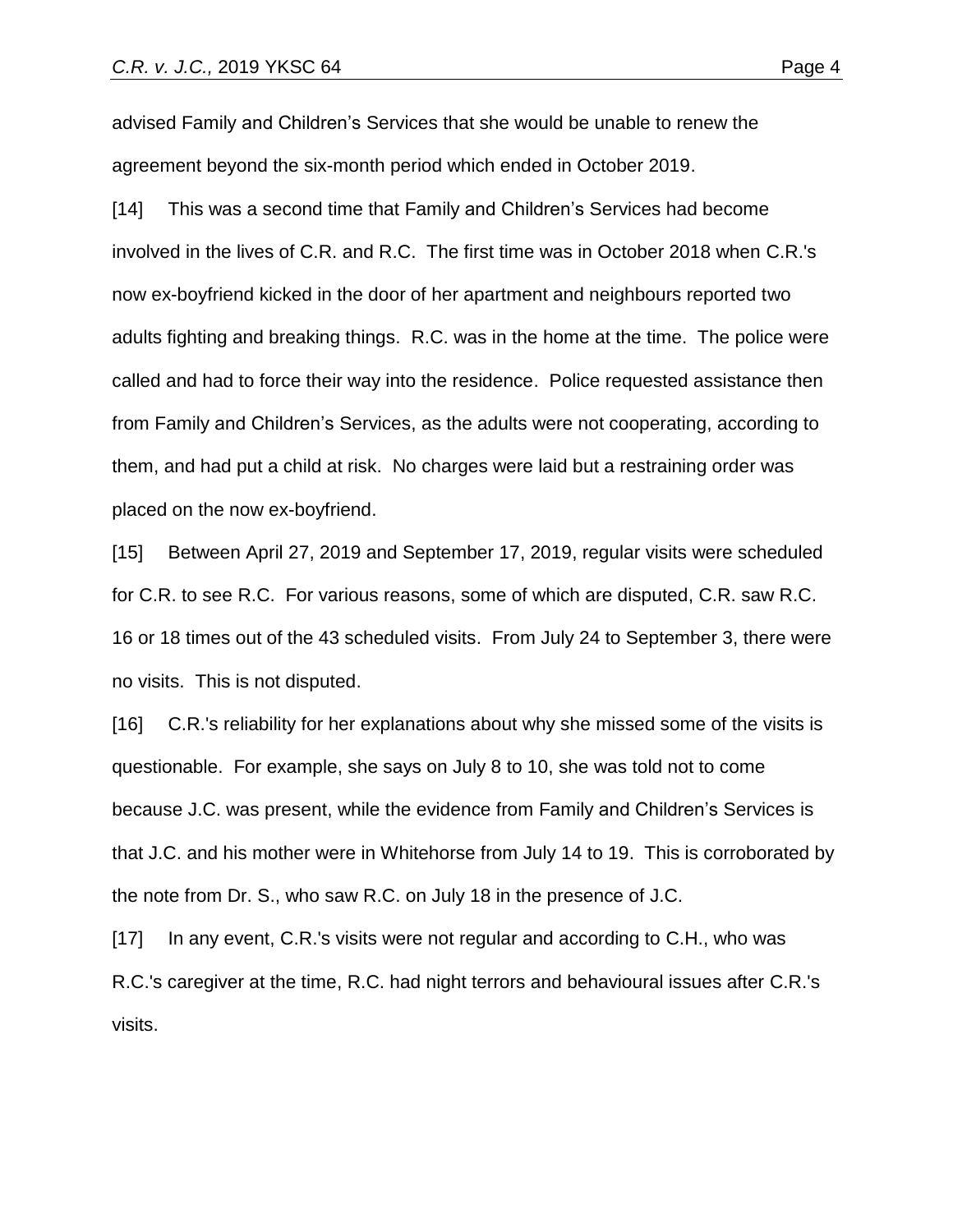[18] C.H. also expressed concern about R.C.'s developmental delays, particularly with respect to his speech and the appropriate expression of emotion. She also noted R.C.'s intense reaction and fear of closed doors of rooms where he was inside and noted that when she spoke to C.R. about this, C.R. said she would leave him behind a closed door in his room until 11 a.m. some days so he would not get into things.

[19] C.H. also referred R.C. to a speech therapist at the Child Development Centre there is no report of this — and spoke extensively to an intake counsellor at the Child Development Centre about R.C.'s behavioural issues in order to get advice and strategies. There is an extensive report detailing this in the material, although I do note that the intake counsellor did not actually see R.C.

[20] In September, Family and Children's Services became aware that C.H. could no longer care for R.C. after October. J.C. had been in contact with Family and Children's Services since late January 2019, on learning of C.R.'s mental health breakdown, and had expressed interest in caring for R.C. Family and Children's Services had met with J.C. and his mother in July on their visit to Whitehorse.

[21] Children and Family Development, the British Columbia equivalent of the Yukon Family and Children's Services, performed an assessment of J.C. and his home in August. Children and Family Development concluded that there were no child protection concerns.

[22] Family and Children's Services in the Yukon began to facilitate the transition of R.C. to J.C.'s care by September 29. On giving notice on or about September 5 to C.R. of this plan, Family and Children's Services and J.C., I believe, were made aware of C.R.'s objection to this and her intention to bring a court application for interim custody.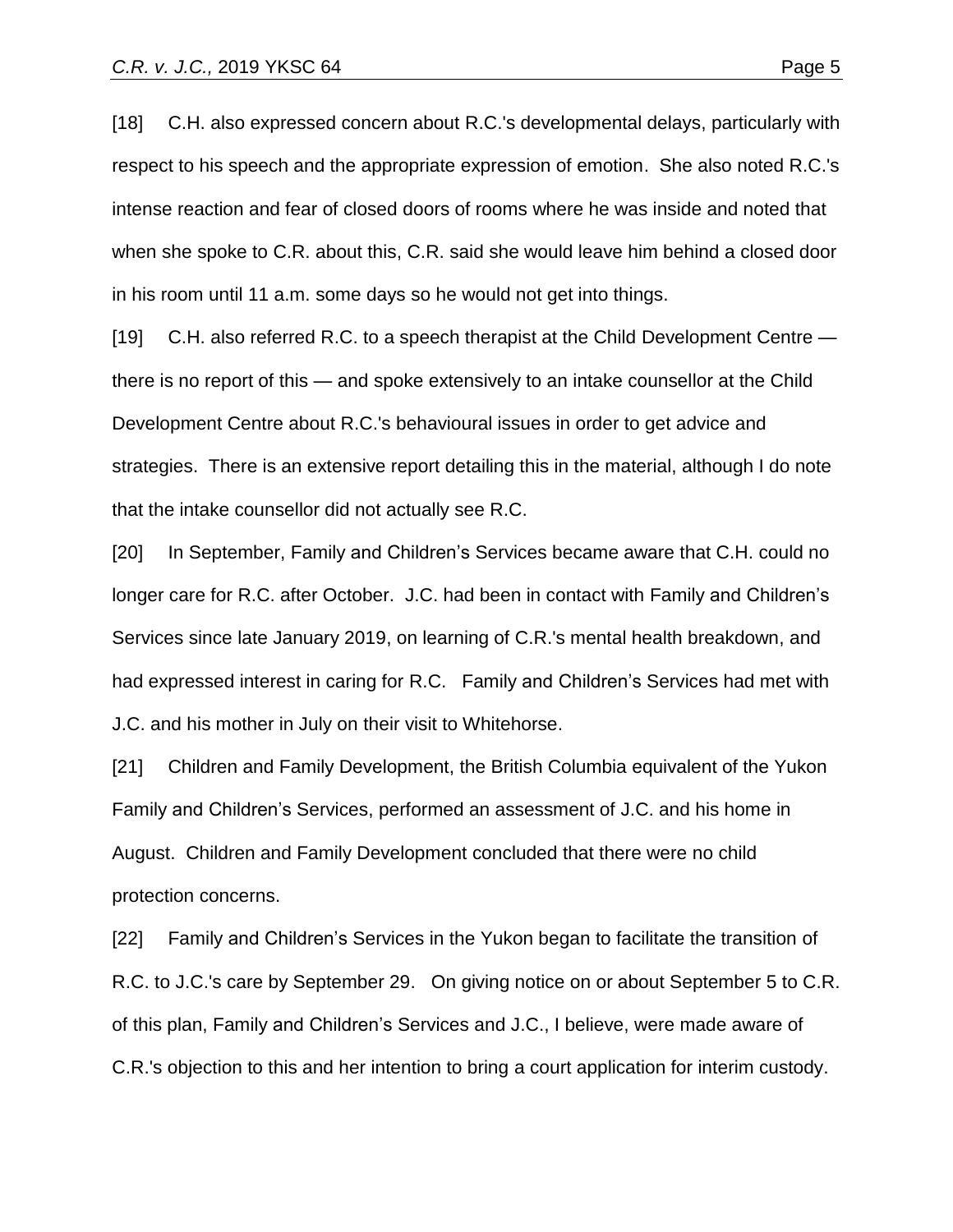C.R.'s counsel was also in contact with counsel for Family and Children's Services to confirm this.

[23] Legal counsel for Family and Children's Services sent a letter dated September 17 to counsel for both C.R. and J.C. It stated that in the event an application for custody was made, Family and Children's Services would hold off on their plans to transition R.C. to his father's care in British Columbia until a court determined custody. [24] On Thursday, September 19, a Family and Children's Services social worker received a call from J.C. asking if he could take R.C. before September 29. Family and Children's Services responded that they had no legal means available to intervene if he took R.C., had no child protection concerns about J.C., and would take no position or make no recommendation. As a result, J.C.'s mother flew to Whitehorse on September 20 and took R.C. to B.C.

[25] C.H. supports R.C. going to live with his father. She observed J.C. with R.C. in July and she believes that R.C. stands a much better chance for a healthy future with the father who will provide more than his basic needs.

[26] C.R. and her counsel immediately filed a statement of claim on September 20 and an application for custody on September 23. The matter was heard on a rush basis on September 24 and adjourned to November 26 to allow counsel for J.C. time to respond. Because of concerns expressed by Family and Children's Services and C.H., the order of September 24 was to leave R.C. where he was until a full hearing of this matter could occur.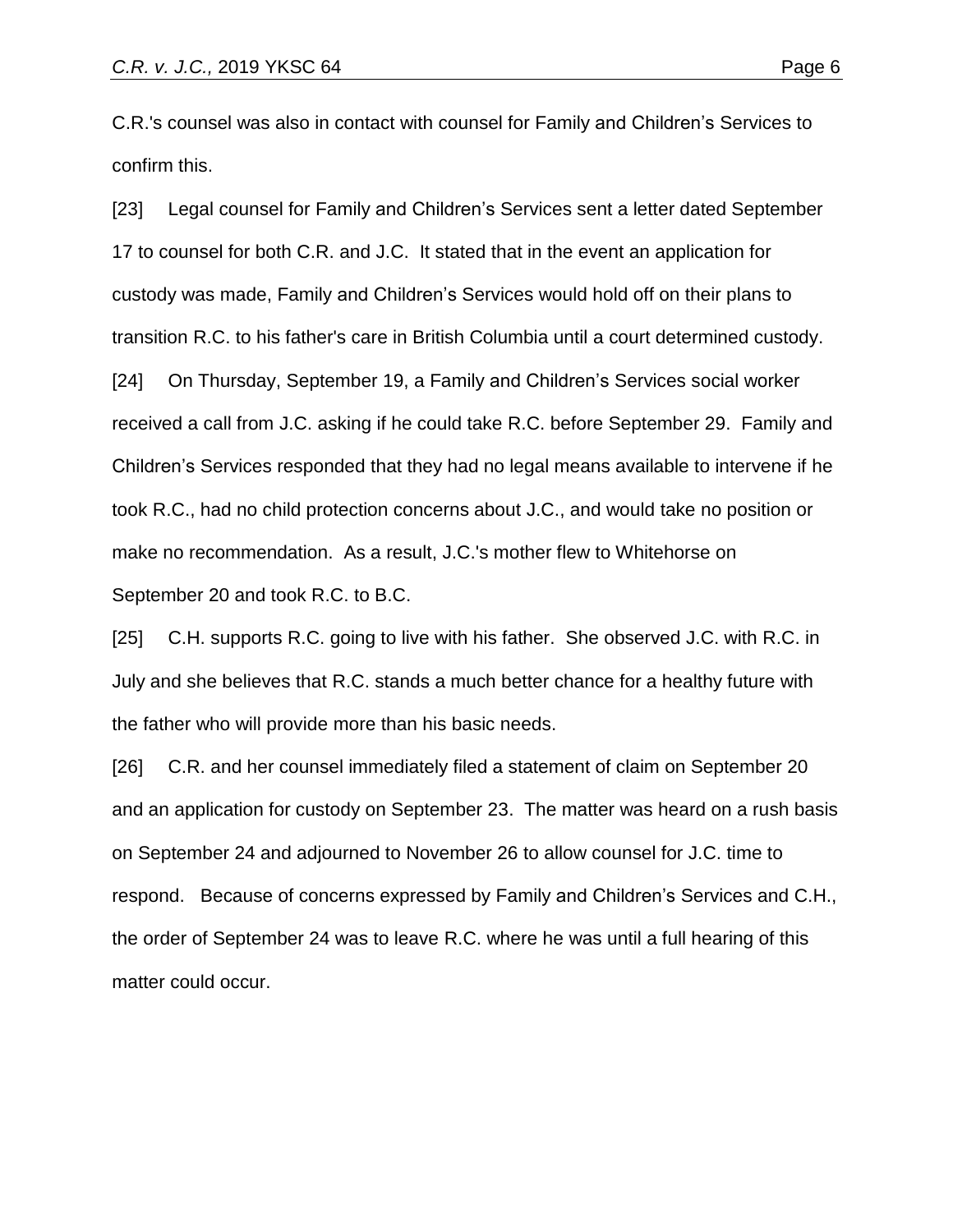## **Legal Principles and Application to Facts**

[27] Turning to the legal principles, it is clear that my decision must be guided by only one thing: the best interests of R.C.

[28] As noted by Mr. McLeod, counsel for J.C., it is important in these cases to resist

being influenced by sympathies for and concerns about the parents. The parents'

circumstances, struggles, or successes are not my primary concern in this application,

except to the extent that they affect the best interests of R.C.

[29] In this case, there are five subsections of s. 30 of the *Children's Law Act* that

apply, in my view.

[30] Section 30(1) states:

In determining the best interests of a child for the purposes of an application [. . .] in respect of custody of or access to a child, the court shall consider all the needs and circumstances of the child including . . .

— and then it sets out sections (a) to (g).

[31] The first section that I believe applies in this case is (a), that is:

the bonding, love, affection and emotional ties between the child and

> (i) each person entitled to or claiming custody of or access to the child

[32] In this case, J.C. did not appear to have much interest in R.C., except for making some support payments until January or February of 2019. Prior to this, R.C.'s bonding was with C.R.

[33] Reports, though, of the visit of J.C. and his mother in July with R.C. were

positive. J.C. showed interest in and positive care and involvement with R.C. Those

reports were provided by C.H. and Family and Children's Services.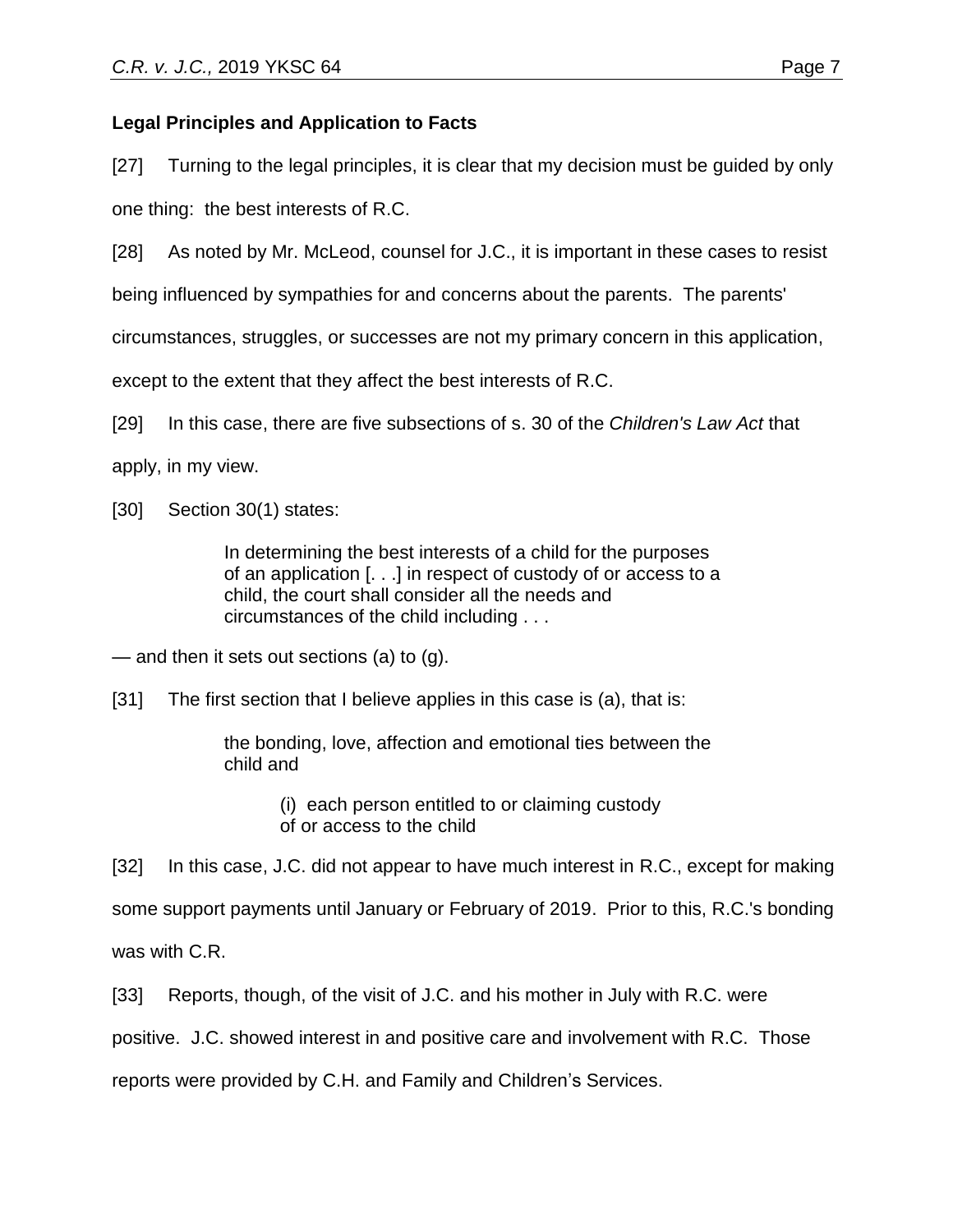[34] Since September 21, since R.C. has been in New Westminster, we have little information but there are no negative reports.

[35] The evidence about C.R.'s visits with R.C. between April and September of 2019 is not positive. C.H.'s evidence, in addition to talking about R.C.'s reactions after the visits with C.R., notes the following issues:

- C.R. was struggling with R.C. when she was changing his diapers.
- C.R. was clingy with R.C. to the point that it would cause him to be violent with her; and
- C.R. seemed unable to set boundaries with R.C. when he was misbehaving.
- [36] The second applicable section is (d):

the ability and willingness of each person applying for custody [. . .] to provide the child with guidance, education, the necess[i]ties of life and any special needs of the child;

[37] I appreciate Mr. Makinson's expressed concern that the absence of R.C. from C.R.'s life since September 20 has made any recent evidence of this from her impossible. However, C.R. did have primary care of R.C. on her own from October 2017 to March 2019. And while there is evidence from her of a relatively stable routine for approximately a year, certainly by December 2018 that routine was falling apart. R.C.'s care before then may also not have been quite as positive as described by C.R. because C.H. has noted developmental delay concerns and behavioural issues that may have developed before December 2018. These issues of R.C. prompted C.H. to get advice from the Child Development Centre. There is no evidence that C.R. noted any of these issues or tried to get assistance from professionals for R.C. The assistance R.C. did get from the Child Development Centre was through C.H.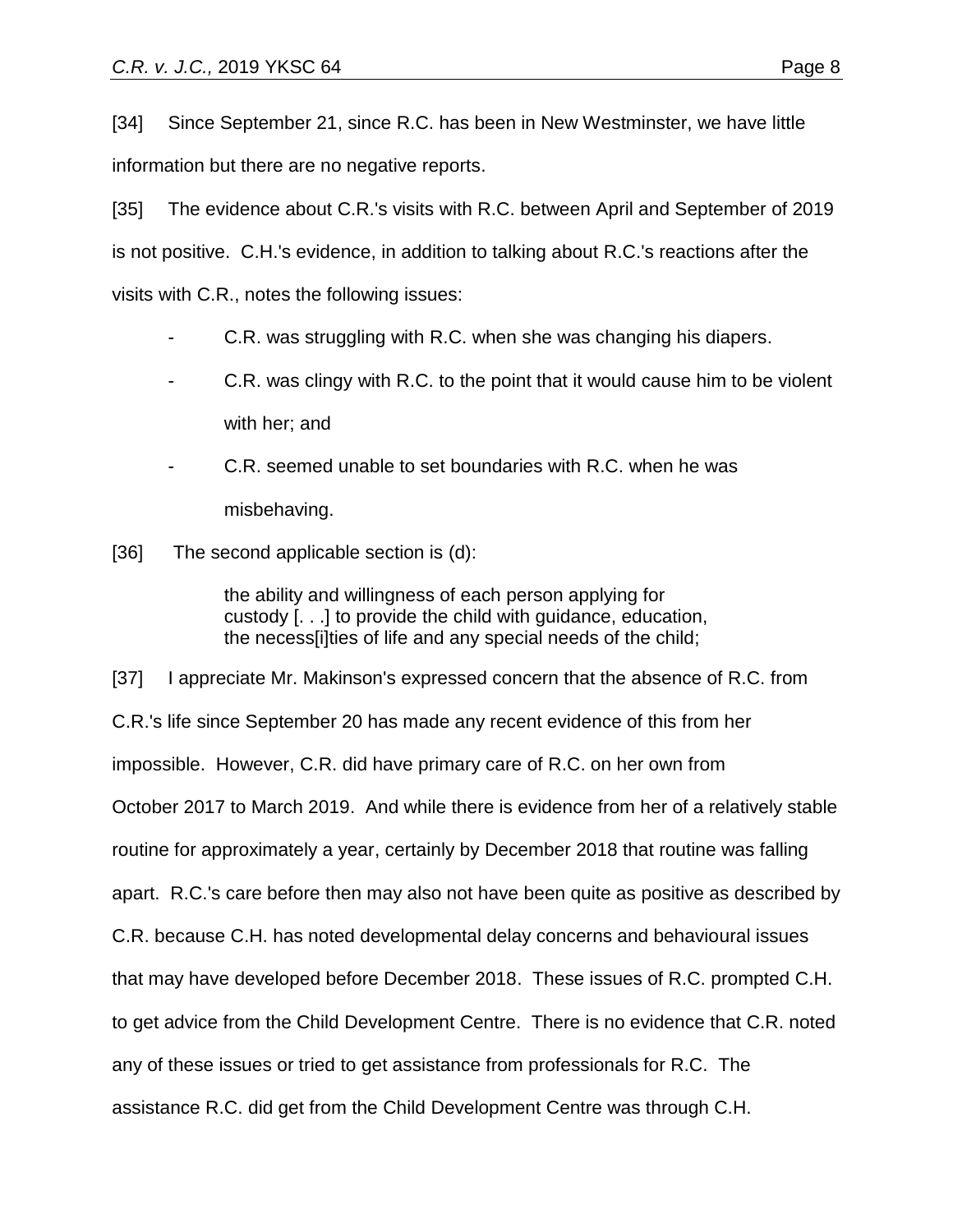[38] J.C.'s affidavit does show that he has taken steps already to get R.C. assessed at the Fraser Development Clinic. He has been seen once there and referred to another specialist. In July, in Whitehorse, J.C. attended at the doctor with R.C. and also got a referral to B.C. Children's Hospital about a deformity in R.C.'s foreskin. I note that C.R. had been aware of this since his birth and was told it only required monitoring. J.C. has enrolled R.C. in a daycare centre with a connection to an Indigenous education group for children, called Spirit of the Children, so that R.C. can be educated about Indigenous culture.

[39] The third applicable section is (e):

any plans proposed for the care and upbringing of the child;

[40] Although the age of R.C., at just shy of three years, may not be conducive to many concrete plans at this stage, I note that there is no evidence from C.R. of any plans for the care and upbringing of R.C. J.C.'s plans are limited to R.C.'s enrolment in daycare with an Indigenous component and the assessment by paediatricians at the Fraser Development Clinic.

[41] The next applicable section of s. 30 is (f):

the permanence and stability of the family unit within which it is proposed that the child will live;

[42] Both J.C. and C.R. are very young. C.R. is about to move into a new apartment by herself in downtown Whitehorse on Wheeler Street, which she states is clean and bright. C.R. is not employed. C.R. is attending counselling regularly and frequently at the Mental Wellness Centre, and she is also seeing a psychiatrist regularly. Both her counsellor and her doctor say she is engaged with her treatment, showing good insights, and is stabilizing well on her medication.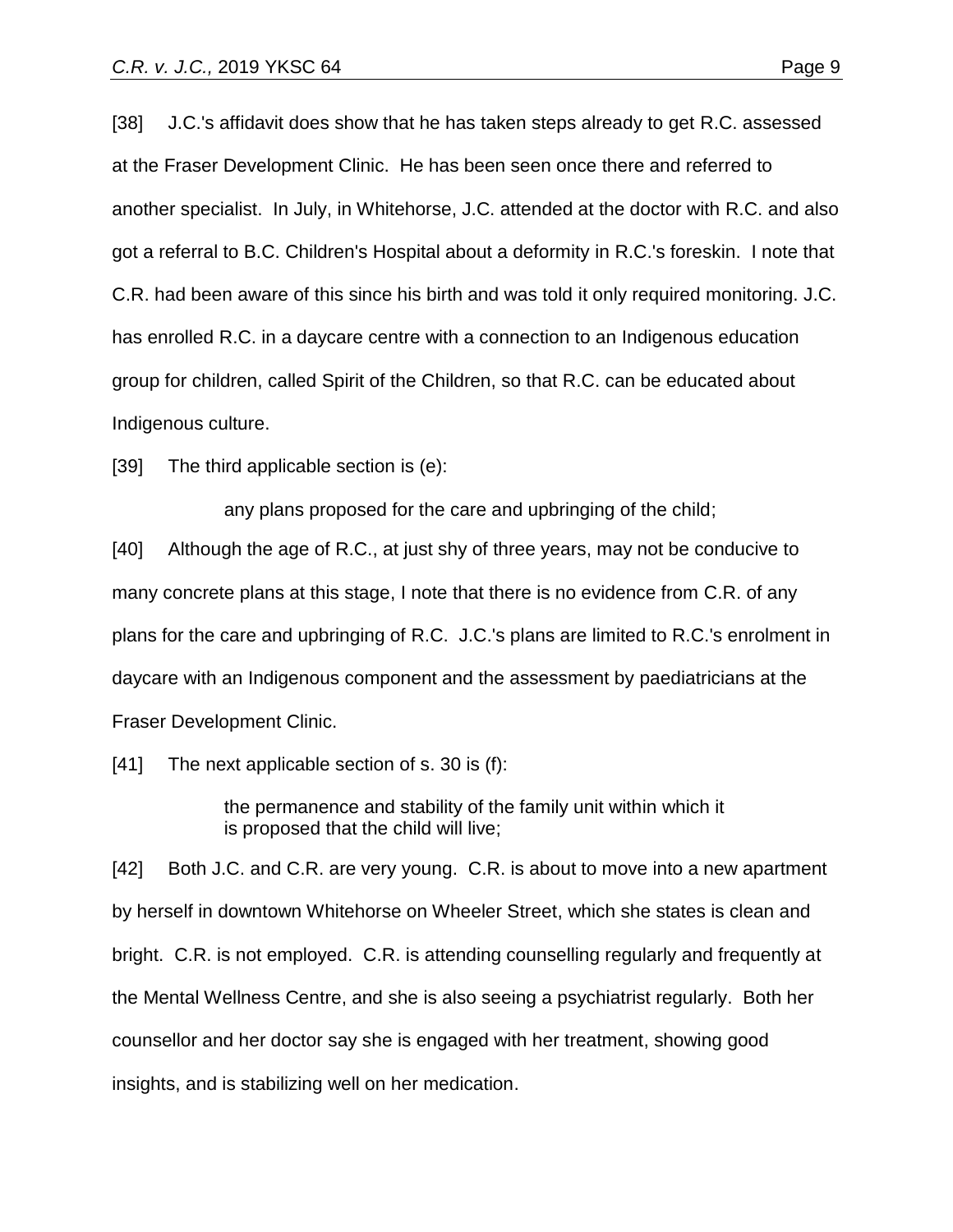[43] C.R.'s family support in Whitehorse is limited to her sister K.S. Her mother and brothers are in Edmonton. I note that she also seems to have supportive friends, as two of them appeared with her in court. Two of her aunts and her grandmother provided

letters about C.R. attached to J.C.'s affidavit. I was asked by Mr. Makinson to strike these letters because they are unsworn, inflammatory, and untrue. Mr. McLeod suggested that I give less weight to them (as well as the other letters of support provided by C.R. in her material) because they are unsworn and because they may be reflective of ongoing family issues that go beyond the care of R.C.

[44] I do give little weight to the content of these letters for the two reasons identified by Mr. McLeod and shared by Mr. Makinson. But I accept that their existence shows that the aunts and the grandmother are not supportive of C.R., for whatever reason, and are unlikely to be of any help in caring for R.C.

[45] J.C. is employed as an assistant manager at a Pet Valu in New Westminster. His compensation package includes medical and dental benefits for R.C. He lives in an apartment with his girlfriend. They and their living arrangements were assessed, as I said earlier, by Children and Family Development, the British Columbia equivalent of Family and Children's Services in the Yukon, and they were found to have no child protection concerns.

[46] Although there is no affidavit from J.C.'s mother, it is assumed that she is supportive of him, as she travelled to Whitehorse twice, took R.C. to New Westminster on the second occasion, and she also paid for C.R. and R.C. to visit several times in 2017 and 2018.

[47] The fifth applicable section is (g):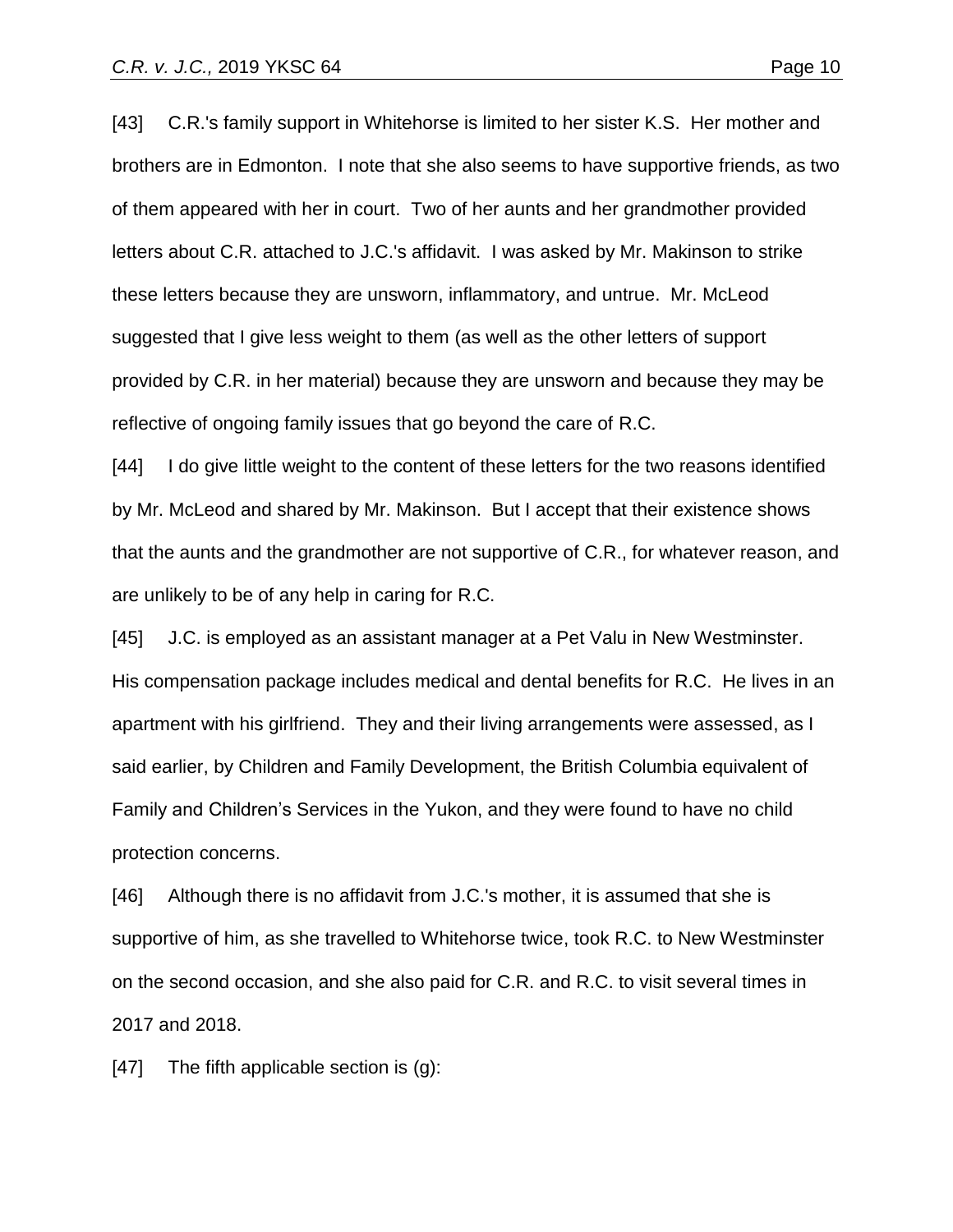the effect that awarding custody or care of the child to one party would have on the ability of the other party to have reasonable access to the child;

[48] The different locations of J.C. and C.R. in New Westminster and Whitehorse make reasonable access a problem no matter who gets custody. Video access at mutually convenient times to be worked out by the parties is essential and in-person access visits will also be permitted.

### **Conclusion**

[49] In sum, considering all of the needs and circumstances of R.C., the factors I have just described, and the evidence under each, I do find that it is in the best interests of R.C. at this time for him to be in the care and custody of J.C. This is a difficult decision for the reasons I noted at the outset.

[50] I recognize and acknowledge, C.R., that you are working very hard to improve your life and your circumstances, to confront the difficult issues that you have had since childhood, and I also recognize that you love R.C. very much and that you miss him terribly. But the evidence before me shows that you still need time to heal, to improve your living situation, and I think you need that time to focus on your healing without the significant responsibility of raising a three-year-old child.

[51] You are on the right path and I respect and acknowledge how much hard work you are doing. Please do not stop. Keep it up. This is an interim order, which means that if there is new evidence in the future, at some point, you may ask the Court to reconsider the order.

[52] I know it is a disappointment but my only task is to look out for the best interests of R.C. Based on the evidence I have before me about your current situation, I think it is in his best interests now for him to stay with J.C.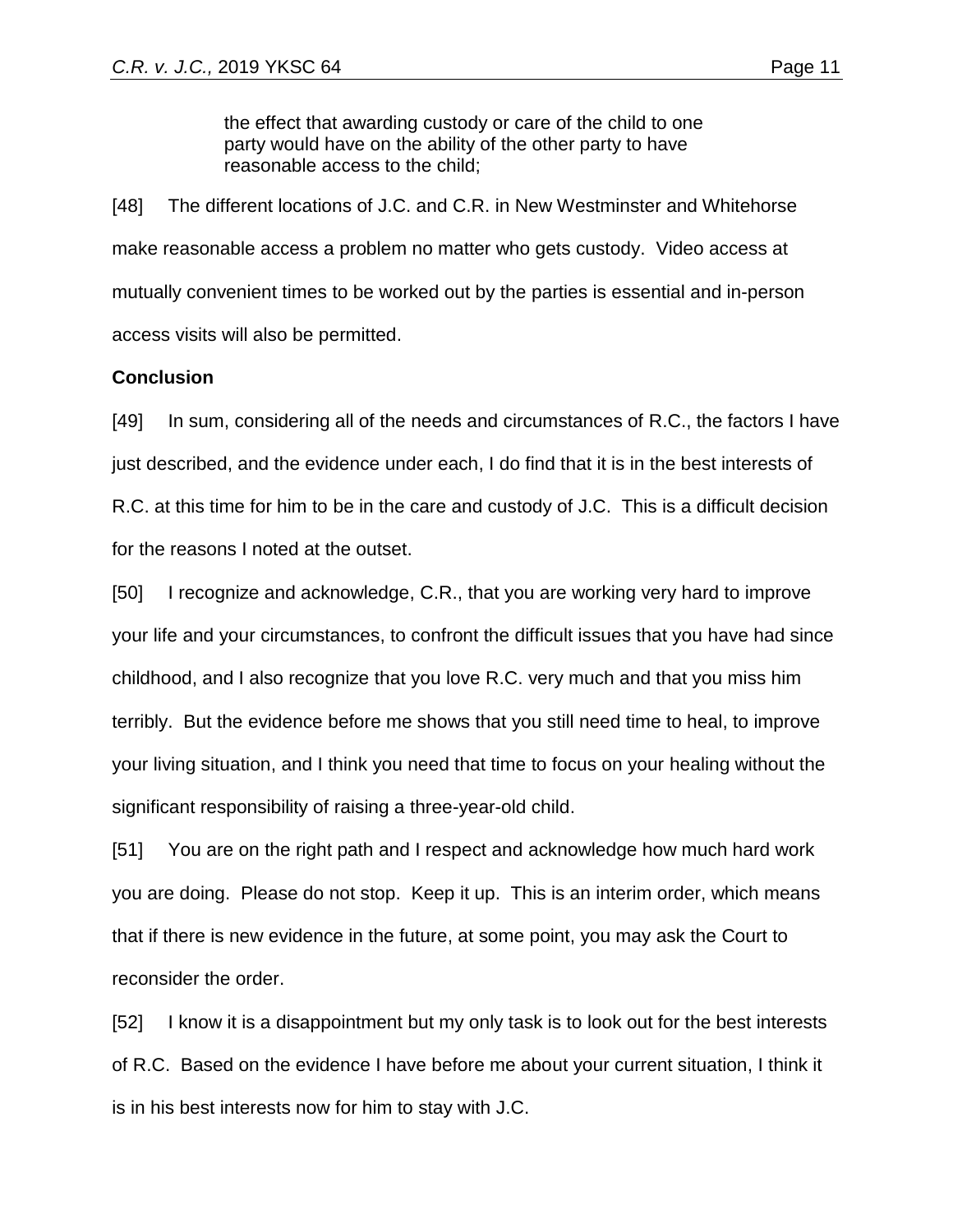[53] Finally, as I have said already twice now on the record in this matter, I do not condone the way in which R.C. was removed from the Yukon in September by J.C.'s mother and I think Family and Children's Services does bear some responsibility for this. I recognize that they may have had no legal ability to intervene and they had no child protection concerns about J.C., but there is no evidence that J.C. or his mother were told about the position of Family and Children's Services as communicated in the letter of their lawyer, dated September 17, to both counsel (Mr. McLeod and Mr. Makinson) that Family and Children's Services would stop facilitating the transition of R.C. to B.C. until the court application for custody could be heard. The fact that this did not happen has understandably caused feelings of hurt and betrayal in C.R. and, as well, has created some prejudice to her in this application.

[54] However, I cannot let my concern about this aspect of the case override my consideration of R.C.'s best interests. For the reasons I have given, I do grant J.C.'s application.

- [55] The order will go that:
	- J.C. shall have interim custody of R.C., born December 26, 2016.
	- C.R. shall have regular access to R.C. via video, FaceTime, telephone, or other such means at times to be agreed upon by the parties.
	- J.C. shall share with C.R. information about R.C.'s physical, emotional, and social health and development, including results of medical appointments as well as his progress at daycare and with the Spirit of the Children group.